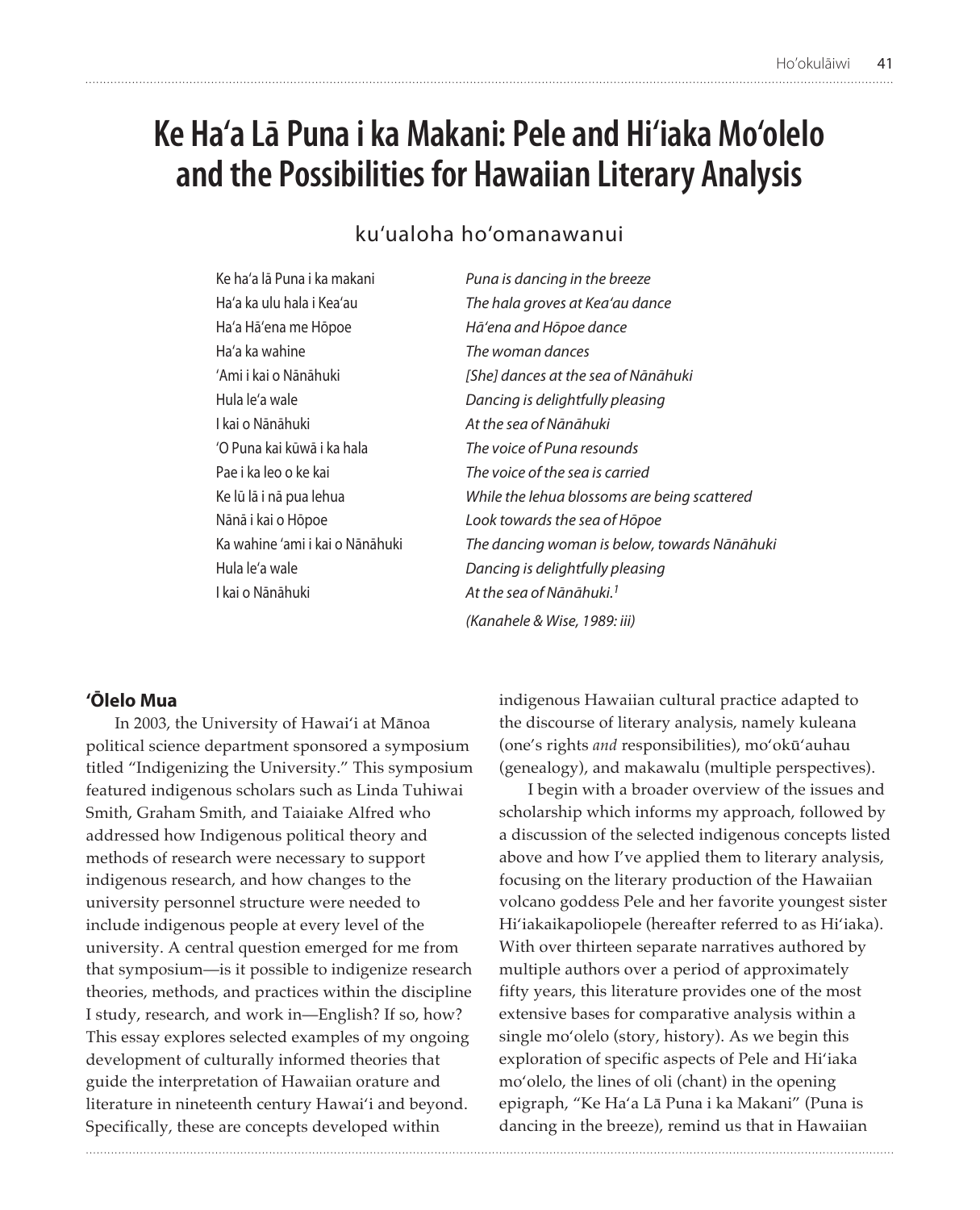epistemology, movement or action is evoked by 'ōlelo (language) and the power of words.

Because the study of literature is linked to disciplines closely associated with colonialism, such as English, anthropology, and folklore studies, it is uncommon for Kanaka Maoli (Native Hawaiian) or other indigenous texts to be analyzed utilizing indigenous perspectives, methodologies, or theories. This is not unusual, as Linda Tuhiwai Smith's work addresses. In *Decolonizing Methodologies* (1999)*,* Tuhiwai Smith recognizes that

*research is a significant site of struggle between the interests and ways of knowing of the West and the interests and ways of resisting of the Other . . . it is surely difficult to discuss research methodology and indigenous peoples together, in the same breath, without having an analysis of imperialism, without understanding the complex ways in which the pursuit of knowledge is deeply embedded in the multiple layers of imperial and colonial practices." (p. 2)*

This is true in literary studies as well. With a focus on western literary theory, literary studies is a colonial and a colonizing practice which tends to ignore or devalue indigenous texts. Tuhiwai Smith's encouragement of indigenous scholars to challenge ourselves to reach back to our kūpuna (ancestors) and cultural protocols in conducting our academic research is as important in indigenizing the field of literary studies as any other discipline. Similarly, Manu Meyer (2003) promotes Native Hawaiian epistemology as an important foundation of Kanaka Maoli cultural practice, including academia. In her scholarship on Hawaiian literature, Haunani Kay Trask (1999a) accurately described the writing process for Kanaka Maoli as "writing in captivity" (p. 17). Trask (1999b) argues that Kanaka Maoli texts have been held captive because of colonialism, and calls for decolonized analysis (p. 167). My research focuses on Hawaiian literature, particularly decolonizing and indigenizing analysis of such. I was trained in three academic disciplines (Hawaiian studies, religion, and English), and the differences in theoretical training and research methodologies between them are somewhat divergent. Collectively, the works by Tuhiwai Smith,

Meyer, and Trask inform the indigenizing approaches to the analysis of Hawaiian literature I work with, demonstrating that indigenous research methodologies transcend disciplinary boundaries.

My literary analysis of Pele and Hi'iaka mo'olelo begins such a valuable undertaking within the discipline of literary studies, playing a small part in the recovery of our literary traditions which were lost through aggressive colonial practices that banned our native language and suppressed our indigenous narratives. By providing an indigenous counter-analysis to colonial scholarship that has typically romanticized, infantilized, or vilified Kānaka Maoli and our cultural productions (such as mo'olelo), my research seeks to kahuli (overturn) these problematic interpolations and to support the continuing reevaluation of these texts in culturally relevant and pono (appropriate) ways. It is therefore appropriate that such research benefit the larger Kanaka Maoli and perhaps other indigenous communities through a process Pualani Kanaka'ole Kanahele aptly describes as "unveil[ing] for ourselves the knowledge of our ancestors" (Kanahele & Wise, 1989, p. iii).

#### **Towards a new Oceania—disciplinary background of literary studies in the Paci'c**

In the introduction to *Nuanua*, *Pacific Writing in* English Since 1980 (1995), Albert Wendt categorizes indigenous Pacific literature as a post-colonial literature, defining this term as "not just mean[ing] *after;* it also means *around, through, out of, alongside,* and *against"* (p. 3). Indigenous Pacific literature embodies all of these meanings. It isn't just indigenous Pacific writing that works around, through, alongside, and against colonial literary productions, but indigenous theories and methodologies in the study of our literature as well.

In his essay "Towards a New Oceania" (1993), Wendt writes about the influence of our ancestors on us, stating, "Our dead are woven into our souls like the hypnotic music of bone flutes: we can never escape them. If we let them they can help illuminate us to ourselves and to one another. They can be the source of new-found pride, self-respect, and wisdom" (p. 10). It is with this source of ancestral inspiration in mind that I engage in the challenge of introducing indigenous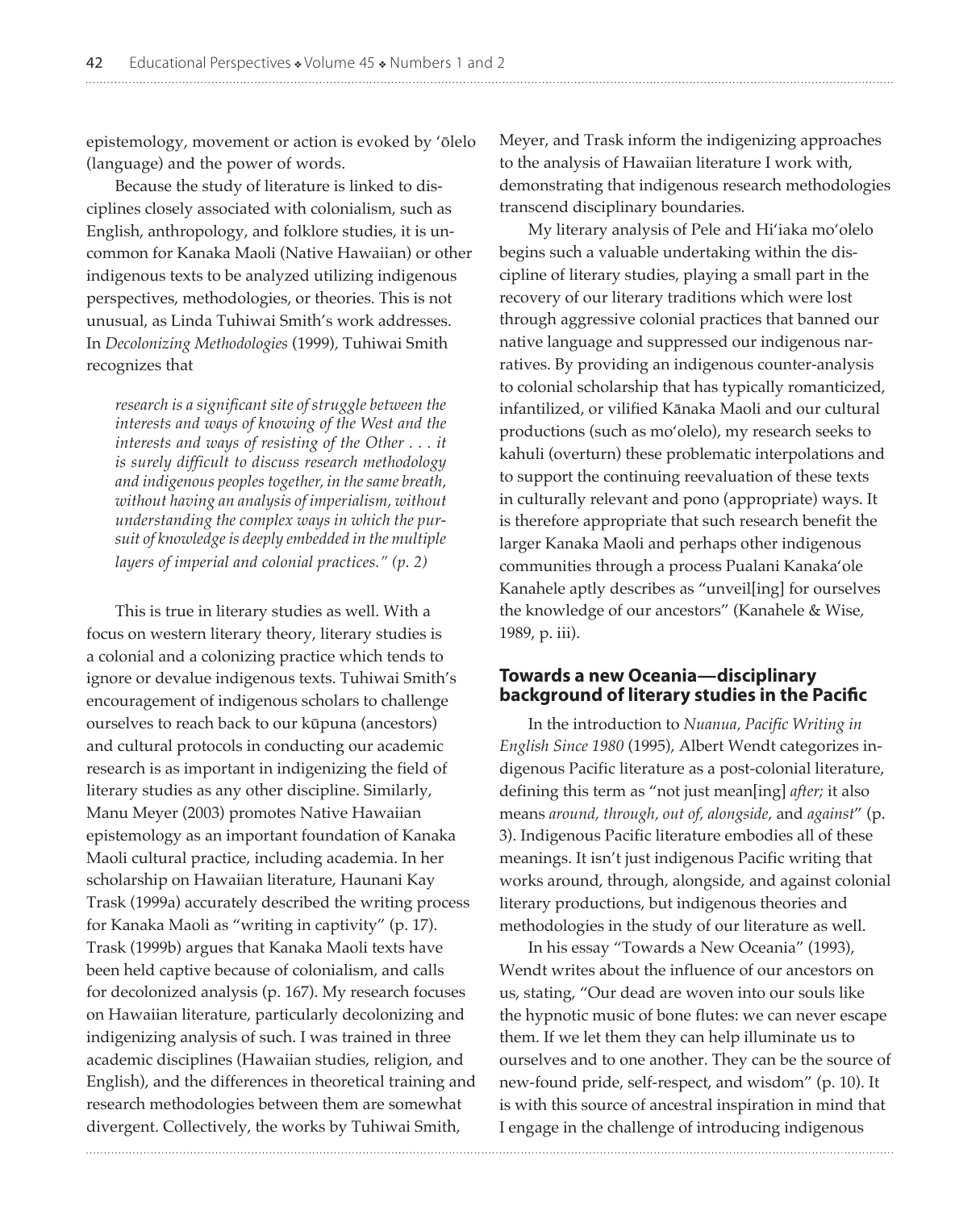theory into literary studies, beginning with an analysis of Pele and Hi'iaka, a central mo'olelo in our repository of traditional literature.

#### **Indigenous methodologies: kuleana, makawalu, mo'okū'auhau**

## **The formation of a "kuleana consciousness"**

Kuleana means both right *and* responsibility, an important cultural concept; in the academy, it is applicable to the concept of one's right to engage in academic inquiry, or to share information, as well as one's responsibilities in this knowledge and sharing. Indigenous scholars must be cognizant of what and how we have a right to know and share; as kahu (caretakers) of knowledge, we are responsible to our advisors, disciplines, and institutions, but we have equal responsibility to our ancestors, lāhui (nation), and 'āina.

Indigenous scholars represent our cultures and communities as well as our disciplines within the academy; professional and personal kuleana is different, but overlapping. We have kuleana as scholars to get degrees and promote ourselves in our fields. But we also maintain kuleana to the families and communities that we come from, to not only benefit ourselves professionally, but to represent them well and to give back. Kuleana involves how we choose our research topics; we have a relationship to our subjects, the responsibility to seek permission to engage and follow cultural protocols, to know what is kapu (sacred, off limits) and what is noa (public, free of restriction) within the parameters of our research. Kuleana also involves the second cultural component I am examining, mo'okū'auhau.

Mo'okū'auhau is typically viewed as our personal family history or genealogy, linking us in the present to our kūpuna who come before us. My engagement in Pele and Hi'iaka mo'olelo research is a kuleana informed by my own mo'okū'auhau—my Hawaiian kūpuna are from Puna on my paternal grandmother's side and Ka'ū on my paternal grandfather's side. These are lands that Pele's volcanic abode straddles, where my kūpuna and 'ohana (family) of these lands acknowledge her as ancestor and worship her as goddess. I could not have commenced my research without the permission of my 'ohana, nor have continued without their kāko'o (support).

Kuleana also implies an understanding of what is kapu and what is noa in sharing, researching, and publishing. In the case of Pele and Hi'iaka mo'olelo, there are 'ohana and hula hālau, for example, who protect the traditions passed down within them and may not want their knowledge made public by someone else (or at all), and these traditions are thus kapu *to me* as an academic researcher at various levels. Over the years, some individuals and hālau have shared information with me to better my own personal understanding of the Pele and Hi'iaka mo'olelo, while asking me not to write about these chants or stories. Their willingness to share information with me is based on established trust and a personal friendship with me. But I in turn may not necessarily publish or otherwise make this information public, as it is beyond my kuleana to research, discuss, and write about these stories without authorization from the families they belong to. Thus, I studied the publicly available mo'olelo, those which were deemed noa by being printed in the widely circulated and publicly available Hawaiian newspapers. This is an important point to acknowledge when practicing scholarship with a "kuleana consciousness," meaning, a consciousness informed by a sensitivity to kuleana—again, right *and* responsibility—to culture, to family, to subject. In other words, it is not okay just to get the green light to commence with research from the professor, the committee, or the department head. The Pele traditions are real cultural practices and beliefs for real people; Pele *is* family. She is not Madame Pele, she is Tūtū Pele. She is a grandmother, an ancestress. It is very important to remember and respect that. This is part of the indigenous methodology I employ, but I am not alone.

In the introduction to the second edition of *The*  Polynesian Family System in Ka-u, Hawai'i (Pukui, Handy, & Handy, 1972), Terence Barrow discusses how authors E. S. Craighill Handy and Elizabeth Green Handy had increased access to the Ka'ū community because they were hānai (adopted into the family) by their colleague Mary Kawena Pukui's mother, Pa'ahana Wiggin, a full-blooded Hawaiian woman with deep roots there, "as a means of forestalling mali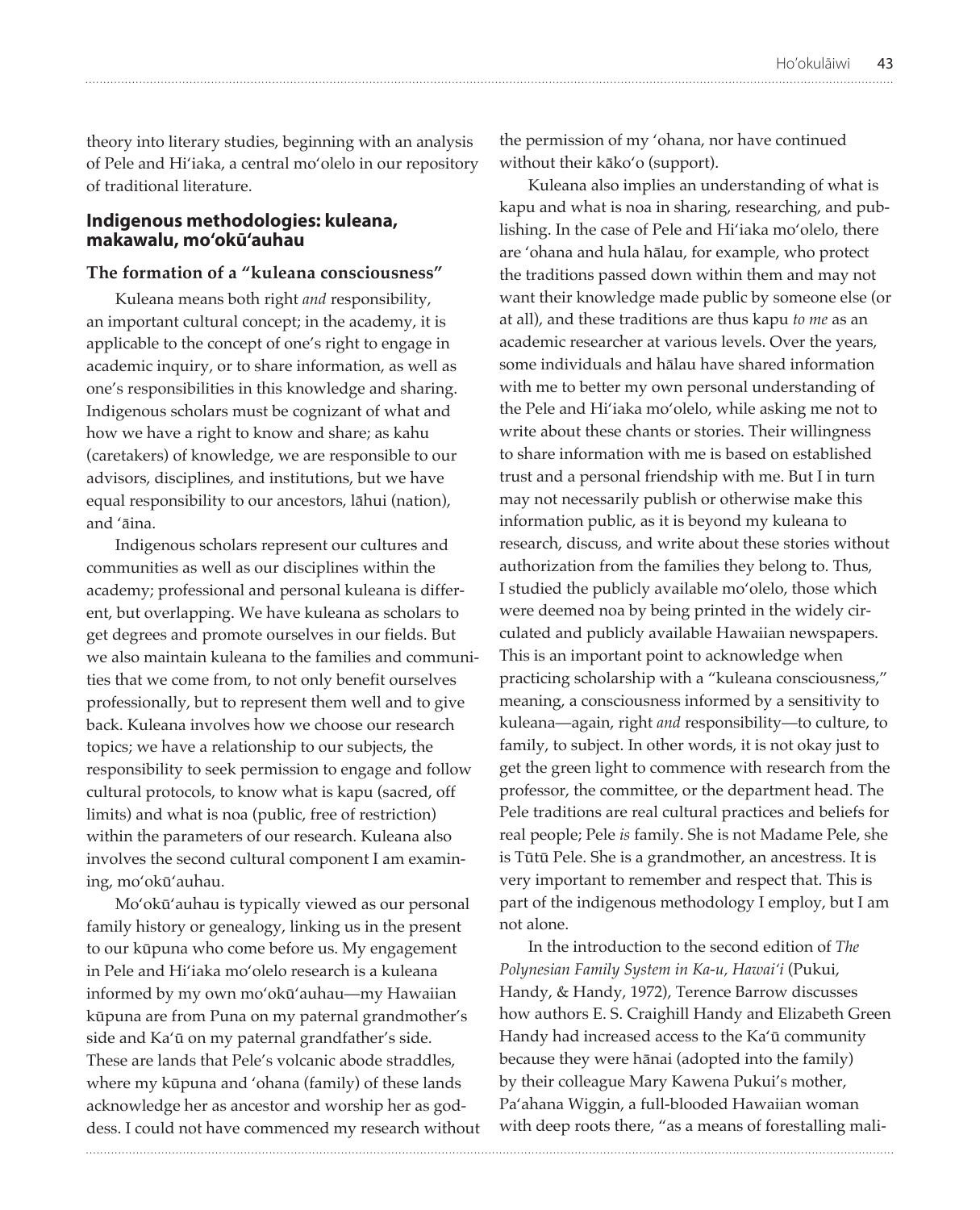cious gossip or Hawaiian resistance to the overcurious haoles" (p. xii). Of this practice Barrow writes, "When word of this act passed along the Hawaiian grapevine, the expedition's path was made easy where it would otherwise have been difficult" (ibid.). Pukui's full Hawaiian name, Kawena'ulaokalaniahi'iakaikapolio pelenāleilehuaapele (The Rosy Glow of the Heavens of Hi'iaka in the bosom of Pele wearing the crimson lehua wreaths of the volcano goddess<sup>2</sup>) is given for the purpose of demonstrating her genealogical link to the goddess (p. xvii). The authors then state

*Her lineage is from the ali'i . . . and kahuna . . . of Ka- 'u and its neighboring district of Puna. As the names given reveal, hers is the heritage of the mytho-poetic nature gods of Hawai'i known as the Pele clan or family, which include Lono-makua (the embodiment of cloud, rain and thunder), Kane-hekili (lightning), Wahine-'oma'o (the "woman clad in green," i.e., the verdure of the forests), Laka . . . . the tutelary god of the hula ritual, Hi'iaka (of the rainbow and healing waters), and other minor figures. (ibid.)* 

By including this information up front, the authors establish (for both Kanaka and non-Kanaka Maoli audiences) their kuleana to take up this groundbreaking study. Barrow remarks on the importance of this work when he writes

*The authors of this book helped to initiate the new era in Hawaiian research in which living twentiethcentury Hawaiians were given a central role as participants in the studies made. Dr. Handy [a non- Hawaiian]* and Kawena Pukui were among the first *who made enquiries in the field among Hawaiians resident on their traditional lands. This approach to gathering knowledge may seem normal enough today, but in the first decades of this century [when this study was conducted in 1935] there was a prevailing opinion that all knowledge the Hawaiians might have had was lost forever. (Pukui, Handy, & Handy, 1972, p. xi)* 

In Hawaiian cultural thought, the connection, and more specifically, the familial relationship between 'āina and kanaka, is irrefutable. Hawaiian tradition describes Hāloa-naka, the first kalo (taro) plant and child of the gods Wākea (Great Expanse of Sky) and

his daughter Ho'ohōkūkalani (To Generate Stars in the Heavens) as the progenitor of the lāhui Hawai'i (Native Hawaiians), which solidifies the familial relationship between 'āina and kanaka (Kame'eleihiwa, 1992, p. 25). The Hawaiian term for Native is kama'āina, literally, "land child" (Pukui & Elbert, 1986, p. 124). Even more relevant to this study, Pukui, Handy, and Handy (1972) write specifically about the relationship between kanaka and 'āina as mediated through the relationship with Pele and her 'ohana:

*To comprehend the psyche of our old Hawaiians it is necessary to enlarge the implications of the word "relationship" beyond the limitations of the "interpersonal" or social. The subjective relationships that dominate the Polynesian psyche are with all nature, in its totality, and all its parts separately apprehended and sensed as personal . . . Pele is volcanism in all its forms, while her sisters are rainbows seen at sea, rosy glow of dawn on clouds and mountains (Hi'iaka), the green cloak of jungle of the upland forest (Wahine'oma'o). (p. 118)*

More importantly, kanaka were and still are given these godly names that "confer status" to the carrier

*these names, given and spoken with a sense of potency and prestige, even today perpetuate the sense of the reality and sanctity of these Persons, when borne by living descendants of these lines. Lono and Ku, Pele and Hi'iaka and many other aumakua . . . have their namesakes amongst living descendants of their lineage. (ibid.)* 

When I am asked how I came to choose this topic, my answer is always the same: I did not choose it, it chose me. I strongly believe I am guided by my kūpuna on this path of discovery and scholarship. I also have a strong sense of what this kuleana means to me, my 'ohana, and the greater Hawaiian nation. The goal of implementing and following a practice of Kuleana consciousness is to transform peoples' conscious understanding of how one approaches and works with a given topic of study with cultural protocols, practices, and parameters in mind. Within literary studies, it is an intentional nudge to shift the aim of not just what one reads, but how one reads, i.e., how one reads Hawaiian literary studies versus Biblical studies, for example. That while we might understand going into the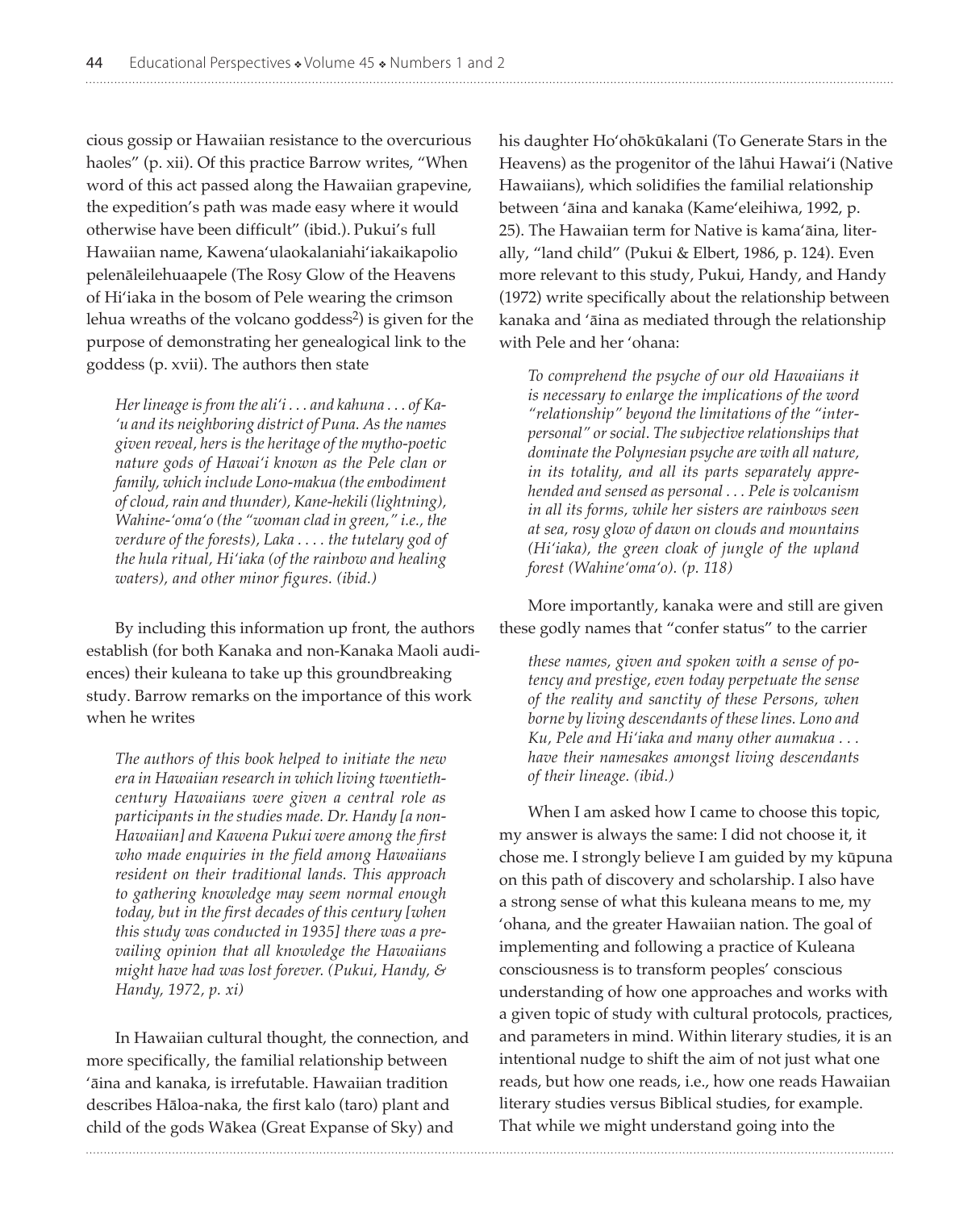research that these areas are different from each other, what we get out of it is also different, based in part on a kuleana consciousness-based research methodology.

Understanding our kuleana in approaching and working with a topic also influences how we better understand the kuleana consciousness exhibited within the texts and how the stories unfold—what is revealed, what is not, who reveals knowledge, when, and how, and to whom, when it is withheld and why, and the consequences of each.

## **Conceptual strategy for organizing research** mo'okū'auhau

One of the foundational tenets of Hawaiian culture is mo'okū'auhau-genealogy. Mo'okū'auhau literally means "genealogical succession" (Pukui & Elbert, 1986, p. 254). The root word, mo'o, is a "succession, series, especially a genealogical line, lineage" (ibid.). The word mo'o is also connected to literature; mo'olelo (or mo'o'ōlelo) are narratives, histories and stories of all kind, both oral and written; mo'o akua are stories concerning the gods (ibid.). While mo'okū'auhau is most familiar in the study of human lineage, Hawaiian mo'olelo can also be studied in this cultural framework.

Mo'okū'auhau is a useful cultural concept in organizing, approaching, and studying Hawaiian literature, including Pele and Hi'iaka mo'olelo, in a way that makes sense from an indigenous perspective. An initial research question guiding my study examined whether these were unique, unrelated texts, or was there some connection between them? This was an important question to ask: if the texts were completely unrelated, it offered possibilities for analysis that would be unique and challenging multiple versions of mo'olelo are commonly uncredited, and studied as folklore. Texts credited to a conclusive author are considered literature, with any duplication of the material by subsequent authors seen as plagiarism. Yet some mo'olelo were credited to writers, complicated by the fact that some of the names given as "authors" are believed to be or have been proven to be pseudonyms.<sup>3</sup> In either case, the Pele and Hi'iaka mo'olelo have provided a unique opportunity to study indigenous literature in a way that defies common western literary analysis and classification.

Examining the mo'olelo from a genealogical perspective allows, in part, for an understanding of the texts in relationship with each other, as outlined in the following table.

| Year | <b>STRAND1</b>              | UNRELATED           | <b>STRAND 2</b>   |
|------|-----------------------------|---------------------|-------------------|
| 1860 |                             | HAUOLOA             |                   |
| 1861 | <b>KAPIHENUI</b>            |                     |                   |
| 1865 |                             | KA'AWALOA           |                   |
| 1883 |                             | <b>MAILE WREATH</b> | KA'ILI [NAKAUINA] |
| 1893 | PA'ALUHI &<br><b>BUSHI</b>  |                     |                   |
|      | PA'ALUHI &<br><b>BUSH 2</b> |                     |                   |
| 1899 | <b>BPBM fHIL.L 23</b>       | MANU                |                   |
| 1904 | (no date)                   |                     | EMMA [NAKAUINA]   |
| 1905 |                             |                     | HO'OULUMAHIEHIE 1 |
| 1906 |                             |                     | HO'OULUMĀHIEHIE 2 |
| 1908 |                             | <b>RICE</b>         | <b>POEPOE</b>     |
| 1915 | <b>EMERSON</b>              |                     |                   |
| 1916 |                             | WESTERVELT          |                   |
| 1923 |                             | <b>RICE</b>         |                   |
| 1928 |                             |                     | DESHA             |
| 2002 |                             |                     | KANAKA'OLE        |
| 2006 |                             |                     | NOGELMEIER        |

Table 1. Textual Mo'okū'auhau between the major Pele and **Hi'iaka mo'olelo, 1860–2006**

At first glance, it might appear that these texts are multiple retellings of the same story with little (if anything) in common. A closer examination, however, reveals a relationship between them in content and context, represented in the table by genealogy charttype lines, linking the texts with the closest relationships in genealogical "strands." The hiapo (eldest) strand beginning with Kapihenui (1861–1862) is almost reprinted word for word by Pa'aluhi and Bush (1893), with some interesting variations. Emma Beckley Nakuina (1883), the only Kanaka Maoli to publish an English language version of the mo'olelo, is the hiapo text in the second strand of the mo'okū'auhau. Later reprints include Desha (1928), a nearly identical reprint of Ho'oulumāhiehie (1905–1906), and Poepoe $4$  (1908),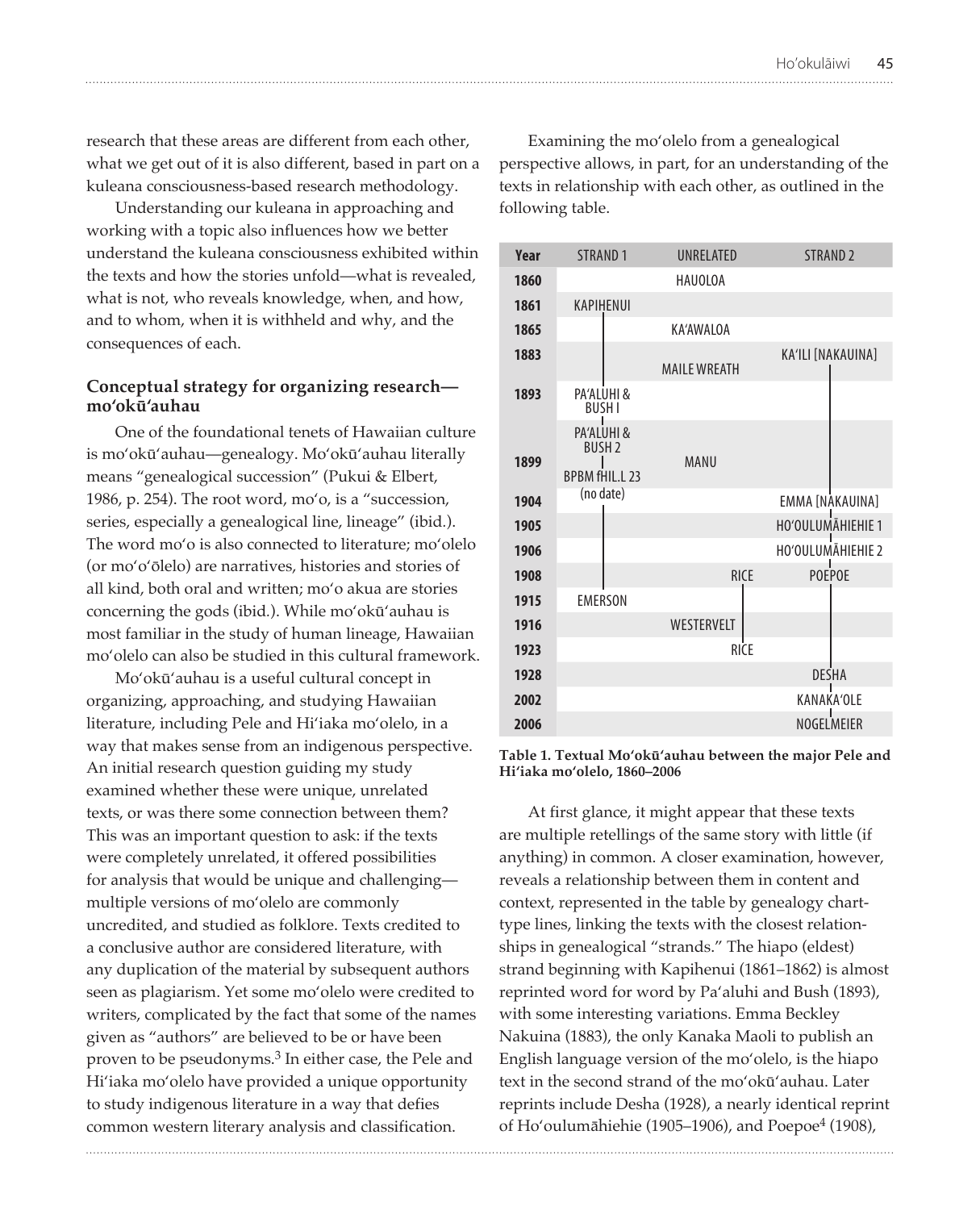which is thematically indistinguishable from Ka'ili. These mo'olelo inform the contemporary publications by the Edith Kanaka'ole Foundation (2002) and reprint and translation of Ho'oulumāhiehie by Nogelmeier (2006). The mo'olelo by Hau'ola (1860), Ka'awa (1865), the *Maile Wreath* (no date), Manu (1899), Rice (1908, 1923) and Westervelt (1916) have no discernible relationship to either strand (Kapihenui or Ka'ili), or to each other; Rice's 1923 publication is a brief summary of his 1908 Hawaiian language mo'olelo.

Relationships, especially family relationships, are of utmost importance in Hawaiian culture. Lilikalā Kame'eleihiwa (1992) writes that

*when recounting a history in Hawaiian terms, it is . . . important to examine the beginnings of and the relatedness of the players. These genealogical relationships form the parameters of cultural patterns inherently reproduced in Hawaiian history. They reveal the Hawaiian orientation to the world about us, in particular, to Land and control of the Land. (p. 3)*

The occupation (noho) of land is a central theme in Pele and Hi'iaka mo'olelo; Pele and her 'ohana alternately create and destroy it and assert their authority over it and over competing genealogies, such as mo'o (lizards) and other kupua (shape shifting) figures. Mo'okū'auhau is such a central cultural concept that the entire universe is thought to be the result of a genealogical relationship, the most well-known version being Kumulipo. An exquisite and extensive 2,108 line cosmogonic genealogy, Kumulipo (which can be translated as "source of deep darkness") recounts hundreds of generations of human relationships which extend back to the creation of the universe in pō, the beginning of time.

Drawing from this important cultural concept, I extend the metaphorical used of mo'okū'auhau to include a Kanaka poetics of articulation based on multidimensional relationships within, between, and surrounding the individual texts. It is a kaona or metaphorically-driven, multiply-layered idea which can be viewed in several specific ways:

 $\triangle$  Traditional mo'olelo come from the 'āina. They are about the relationships between 'āina, kānaka, and akua, and also about how the 'aina has come into its present form (such as when the bodies of slain mo'o become specific geographic features, as when Hi'iaka slays Mokoli'i (Little Lizard), resulting in the islet Mokoli'i, thought of as the tip of the mo'o's tail sticking up out of the water. This small island is related to the nearby valley called Hakipu'u (Broken Back) representing the body of the slain lizard) (ho'omanawanui, 2008). They include the naming of wahi pana (geographic features or places made famous through stories), and the naming and character of winds, rains, conditions of the environment, etc., which demonstrate Hawaiian intelligence of, familiarity with, and relationship to the 'āina.

- $\triangle$  Kānaka are genealogically related to each other, to Pele and Hi'iaka, and to the 'āina. Thus, for Kānaka Maoli, these mo'olelo are family stories; they are also stories about the interconnected relationships between kānaka, 'āina, and akua.
- $\triangleleft$  The story variants are thus related to each other. They are also about affirming the relationships between people to each other and to the 'āina. Different islands produced different versions of the mo'olelo to highlight or downplay certain perspectives or mana'o related to place. Over time, people on those islands perhaps began to tell or know the mo'olelo in that particular way, which can be viewed as regionalized family resemblances.
- $\triangleleft$  The writers and editors consciously chose to develop these mo'olelo into what becomes literary genealogical lines-a "mo'o mo'olelo" so to speak-strands of which vary, although ultimately they are related to each other.
- ◆ Ultimately, the strong theme of aloha 'āina (literally "love for the land;" a Hawaiian expression of patriotism) which resonates throughout the Pele and Hi'iaka mo'olelo is made manifest by this mo'okū'auhau within and between the mo'olelo. Noenoe Silva (2004) presents a similar explanation when describing aloha 'āina:
- Aloha 'āina is an old Kanaka concept based on the family relationship of the people to the land, and on the idea that people actually were born of the material of the land. According to traditional Hawaiian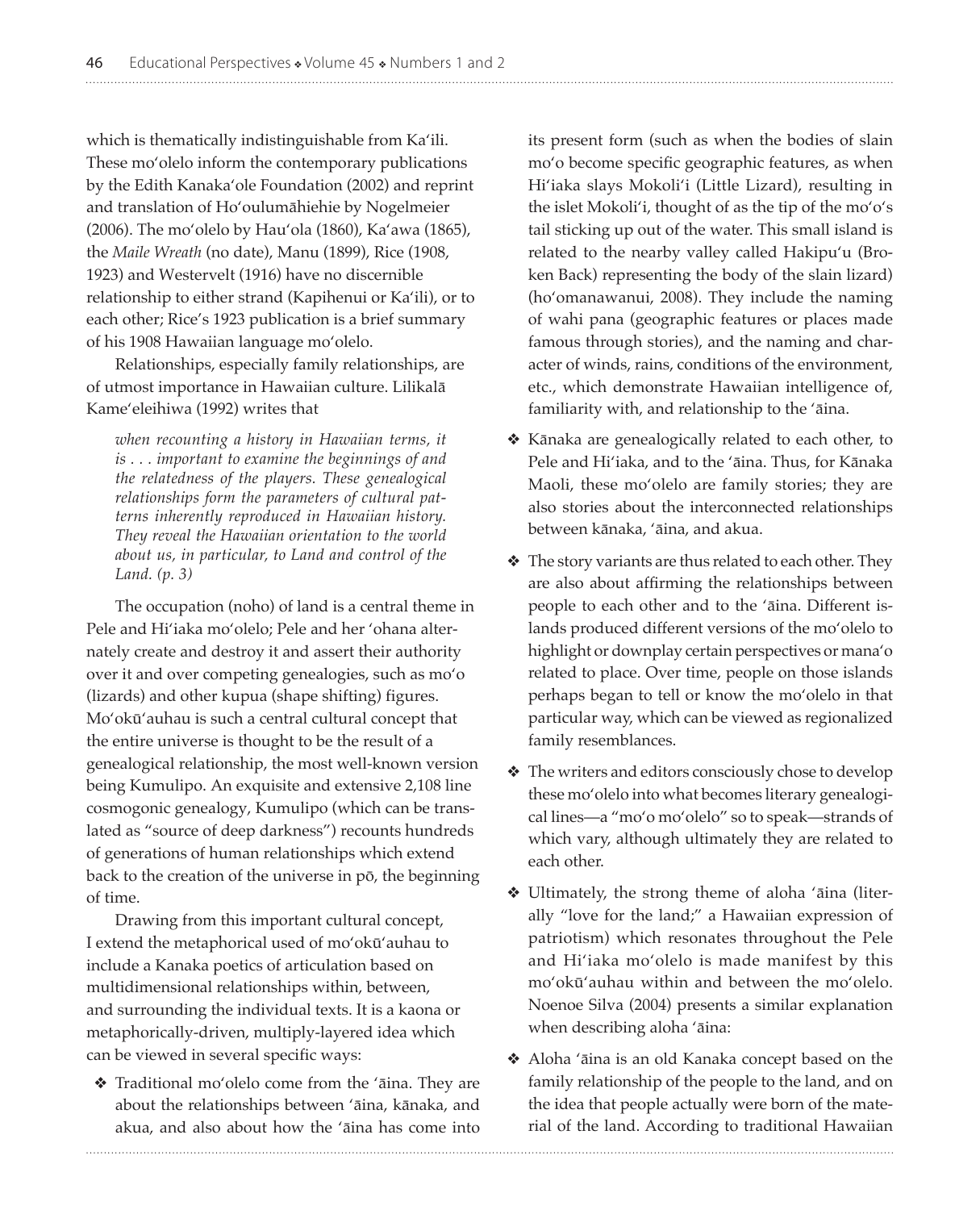cosmologies, all things on the earth are alive and are the kinolau—the many physical bodies—of gods, who are themselves physically related to people in genealogies . . . The islands, the taro, and the people are thus conceived of as members of the same family who love and sustain each other. In the struggle against annexation, Joseph Nāwahī, John Ailuene Bush, and others developed "aloha 'āina" as a discourse of resistance, and simultaneously as a particularly Kanaka style of defensive nationalism.

In a culture which mediates human genealogy through the mating of Papahānaumoku (Earth Mother) and Wākea (Sky Father), the extension of a genealogical concept to Hawaiian texts makes sense in a specific way. In her 2001 master's thesis applying Meyer's work on Hawaiian epistemology to contemporary Hawaiian literature, Monica Ka'imipono Ka'iwi identifies strands of the literature by generations, utilizing another genealogical approach.

As Silva points out, aloha 'āina is a discourse of resistance (and nationalism), one informed by a discourse of genealogy, as Kanaka pride in heritage is rooted in the 'āina. These concepts are particularly relevant to the study of this mo'olelo about akua who are physical manifestations of 'āina and elements of nature; what better way to present and enact literary aloha 'āina than through the Pele and Hi'iaka mo'olelo, ancestors who embody the 'āina itself?

There are multiple ways to organize, analyze, and discuss texts; classification by date, author, or related themes are probably the most common, all of which I use within my scholarship. Yet as Kumulipo also demonstrates, other avenues of systematic and culturally appropriate classification methods are also valid and useful.<sup>5</sup> An examination of the larger body of these Pele and Hi'iaka mo'olelo reveals a more closely linked relationship between some texts over others. Moreover, just as family genealogies are linked to particular islands or specific locations, such an 'āina-rooted pattern also emerges within the different genealogical strands of the Pele and Hi'iaka mo'olelo. For example, writing from Kailua, Ko'olaupoko, Kapihenui (1861–1862) presents an O'ahu version of the mo'olelo. Poepoe makes specific mention of having Maui and Hawai'i

island versions in his possession, which he is careful to delineate throughout the course of the mo'olelo (*Kuokoa Home Rula,* January 10, 1908, p. 1).

Further analysis reveals an even closer relationship (and influence) between specific texts, as demonstrated earlier in Table 1. These varying traditions speak to the richness and diversity of Hawaiian verbal and literary arts, and to the depth and breadth of the Pele and Hi'iaka mo'olelo in particular. The multiple perspectives offered in the differing versions demonstrate makawalu, multiple perspectives or insights into the mo'olelo. This complexity is demonstrated in the corpus of Pele and Hi'iaka mo'olelo in other ways, as authors, texts, publications, versions of mo'olelo, editors, and even languages relate to one another in intricately interwoven ways.

## **Makawalu—understanding the metaphor of the eight-eyed bat**

If later writers were aware of Kapihenui's published mo'olelo, why keep writing and offering alternative mo'olelo? John Charlot (1977) argues that the writers function as redactors, choosing to add in, edit out, or change details and episodes as they saw fit. I argue there was more agency on behalf of Kanaka Maoli writers than just redactors; collectively their reasons for publishing multiple versions by multiple writers speak to a much more sophisticated cultural action informed by cultural practice—makawalu (multiple perspectives). Creativity certainly should be considered. However, the multiple versions of the mo'olelo are part of a nuanced mo'okū'auhau extending beyond blood relations to relationships with schools of thought, practice, politics, and 'āina.

The word makawalu literally means, "eight eyes," and connotes an understanding of multiple, many, or numerous (Pukui & Elbert 1986, p. 228). Martha Warren Beckwith (1970) identifies eight as an important number in different dimensions across the Pacific (p. 209–210). In Hawaiian mythology, Pe'ape'amakawalu is an eight-eyed bat, the nemesis of the kupua (trickster) Maui (ibid. p. 228–229). The pig-god Kamapua'a battles Lonoka'eho, a chiefly character with "eight foreheads of stone" (ibid. p. 209; Fornander, 1921, p. 327–328). A known metaphor in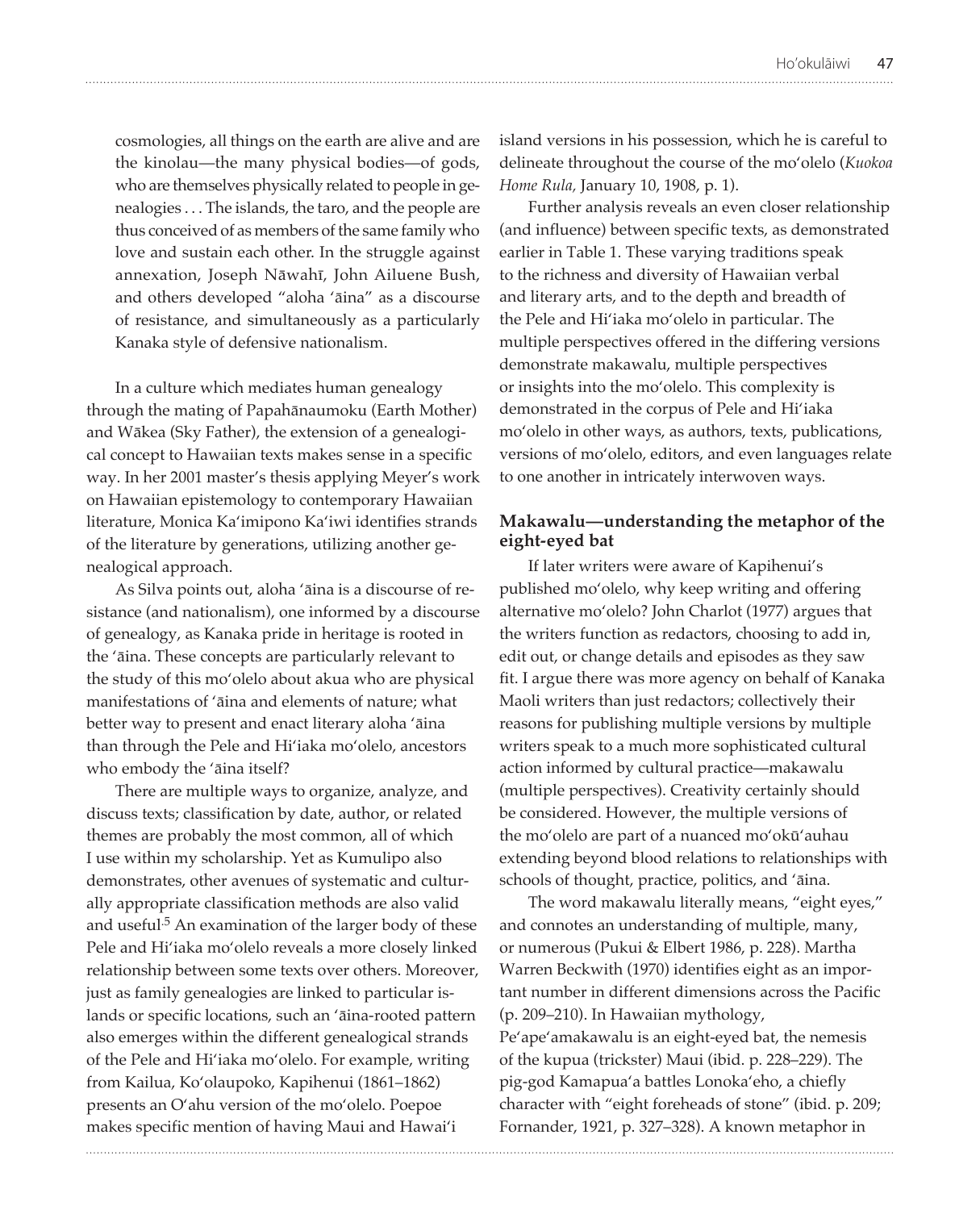traditional literature, makawalu is an indigenous concept utilized in other contemporary contexts by Pualani Kanaka'ole Kanahele, and applied in other indigenous educational contexts by Monica Ka'imipono Kaiwi and Walter Kahumoku (2006). Makawalu is applicable in indigenous scholarship as it encourages the scholar to break free of a more singular or perhaps pedestrian approach to one's topic; it is also applicable in studying the Pele mo'olelo because of the multiplicity of texts, mele (songs), oli (chants), pule (prayers), context, and meaning.

Like other literatures, Kanaka Maoli mo'olelo reflect and uphold Hawaiian cultural values, language, and identity. By doing so, they demonstrate the depth of knowledge, civility, and intelligence contained within these traditions. These texts were originally composed in 'ōlelo Hawai'i (Hawaiian language) during the mid-nineteenth and early twentieth centuries, an era that saw the loss of a sovereign kingdom and the subsequent annexation of Hawai'i to the United States. These mo'olelo served to inform, encourage, and, sometimes, provide guidance in the ongoing struggle to retain and value Kanaka Maoli cultural knowledge and practices during these politically and culturally tumultuous decades. In contrast, Nathaniel B. Emerson's *Pele and Hi'iaka* (1915), the most wellknown publication of the Pele and Hi'iaka mo'olelo, reframes the story to fit western literary functions and aesthetics. Emerson does this in part through a generic reference to the previously published Hawaiian texts in his preface, before proceeding to offer a highly edited, condensed version pieced together from several versions of the mo'olelo penned by more knowledgeable Kānaka Maoli. Instead of upholding Hawaiian cultural values in a way meant to exhibit cultural artistic achievement, Emerson's text justifies the ongoing colonization of Hawai'i. Penned for an English-speaking, primarily American, audience, Emerson's agenda is to provide insight for this foreign audience into the indigenous people and culture of their newly acquired U.S. possession, the Hawaiian islands.

Asserting an indigenous analysis of Hawaiian literature is another application of makawalu. By offering a counter-perspective to western-based scholarship, a new understanding of the literature that is culturally

appropriate is revealed. One example is seeing the vast reproduction of Pele and Hi'iaka mo'olelo (and not mo'olelo for other akua figures, such as Lono or Kāne, for example) as part of the cultural value placed on performative texts. There are hundreds if not thousands of hula-related oli and mele associated with Pele and Hi'iaka from the oral traditions preserved on printed page. Kapihenui (1861–1862), the first published Pele and Hi'iaka epic, contains nearly 300 oli, mele, and pule. Despite the wealth of chants and other culturally important information Kapihenui's mo'olelo provides, it has been described as "poor literature" because it comes across as very mechanical (Charlot, 1998). Throughout the text, Kapihenui's language is highly repetitive, repeatedly introducing most of the oli with the phrase, "Alaila, ua hele lãua a oli 'o ia penei—" (Then the two of them went on, and she chanted like this—). Throughout the mo'olelo, there is very little variation of sentence structure or language; he repeats the above phrase, for example, 57 times.

Analyzing the text from an alternative, indigenous perspective, however, reveals a different conclusion. An important question to ask, particularly taking into account the time period and historical context is, What is going on here? Does Kapihenui have as a goal to write "good" literature informed by western aesthetics, meaning, to vary his word choices and sentence structures? To follow western rules of style and grammar? What I concluded by analyzing the mo'olelo within an indigenous framework acknowledging the performative nature of oral tradition is that as the very first mo'olelo transferred to the palapala (written page) from the oral tradition, Kapihenui is not necessarily trying to create a grand piece of Hawaiian *literature.*  Rather*,* he is trying to capture an oral tradition on paper for the first time, one which would prominently feature poetry and highly minimize prose. As the century progressed and Kanaka Maoli became more ma'a (adept) to western literary aesthetics (and, one may conceivably argue, less familiar with older traditions because of increasing colonialism), the prose narratives became longer and more complex. Thus, the organization of the mo'olelo in an indigenous framework is different from that of the west, in part because the reliance on an oral-based poetic structure aids performance and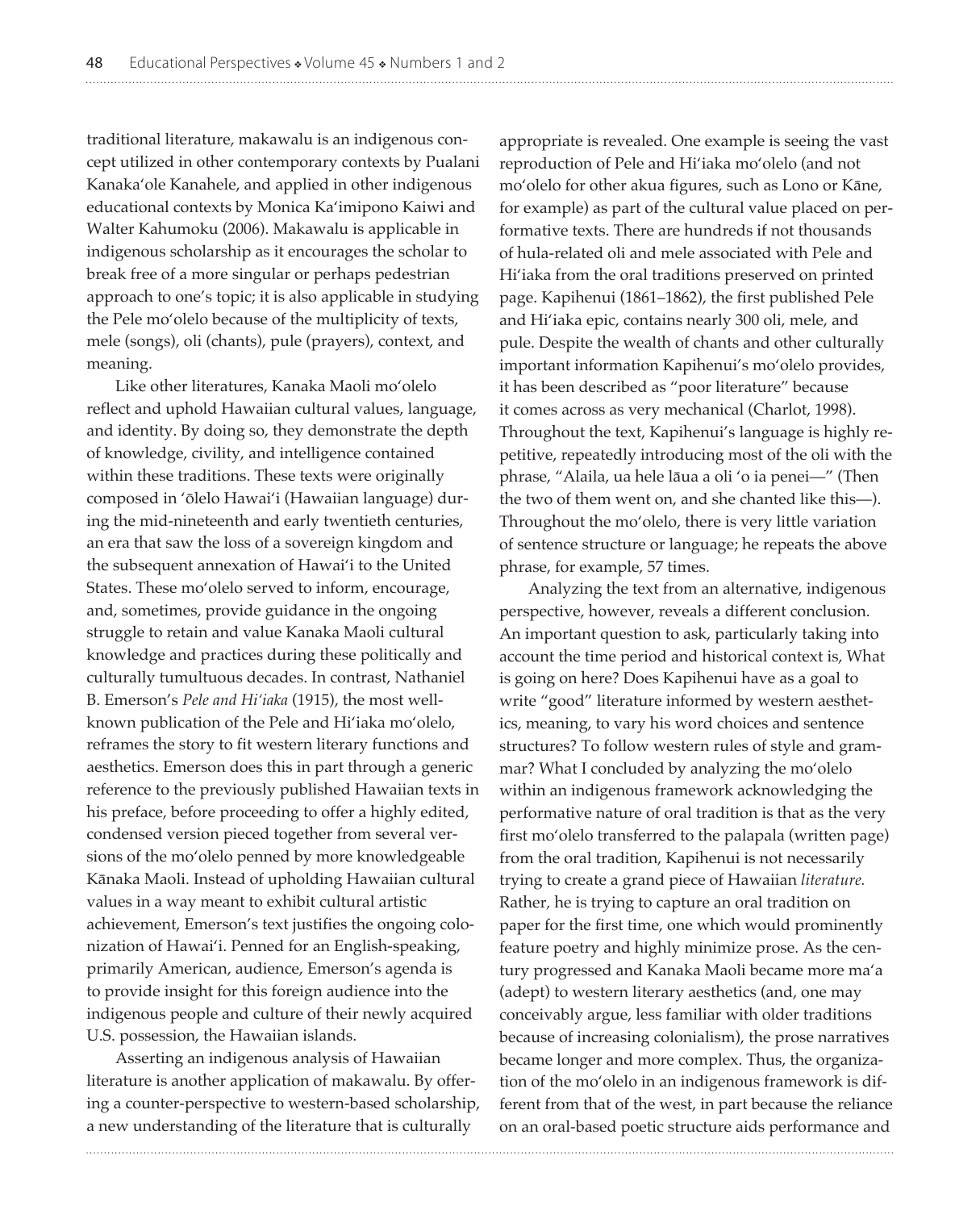memorization more so than a longer and more complex prose narrative.

Therefore, in Kapihenui, the short sequences of prose function as links between the poetry in a way I've described in analyzing other literature using a lei metaphor: the short lines of prose are the string that hold the pua (lit. flowers; metaphorically, chants) (Pukui & Elbert, 1986, p. 344). Pele and Hi'iaka are also very intimately connected to hula, which is performance. Moreover, hula is a dance form that requires words; oli and mele are crucial for choreography. Consequently, there is an inherent link between the performative aspect of the text and the text itself.

To use a different analogy, imagine sitting near the pā hula (dance platform) at Kē'ē, Kaua'i where scenes from the Pele epic are performed. Is it desirable to sit through long lines of prose text? No—the audience wants to get right to the story, to see it unfold through the hula, to hear the mele, to participate in the performance. Understanding this performative aspect of the mo'olelo which may have influenced Kapihenui invites a re-interpretation of his mo'olelo. From a western perspective, it may not be the most engaging piece of literature to read. But I can easily visualize the struggle Kapihenui might have had—how does one take a beautiful, dynamic, three-dimensional mo'olelo, that when it's performed as hula, mele, and oli engages the senses through visual, auditory, olfactory, organic, and kinesthetic elements—how does a writer take all of that into consideration and reduce it to words on paper? Is this writing on a piece of paper hula? No. Is this a vibrant, dynamic part of the culture? No, although it does allow for continuity of the practice during the extensive period of hula being banned except for touristic performances in commercial contexts (Silva, 2000). It must have been very difficult to take up that task; I have tremendous aloha (respect, admiration) for Kapihenui, because I can't imagine the difficulty of being in his position, the first one to attempt that work.

#### **Makawalu II: wa'a, lei haku, and a hulihia discourse**

Three primary metaphors I use throughout my work to frame Hawaiian literary analysis within cultural parameters are mo'okū'auhau, wa'a (canoe; vessel), and lei haku (braided garland). Having discussed mo'okū'auhau above, I will turn here to the metaphoric application of the wa'a and the lei haku to Pele and Hi'iaka literary analysis.

Wa'a is typically understood as a canoe (Pukui & Elbert, 1986, p. 375). In his collection of poems Star Waka (1999), Māori poet Robert Sullivan widens the metaphoric use of wa'a/waka as a vessel of different kinds of transport, particularly in poems like "Honda Waka" (comparing his automobile to a canoe) and "2140 A.D." (future space travel) (p.  $7, 8$ ). In a Hawaiian context, wa'a metaphorically refers to a woman; it is also applied to moving masses of molten lava (Pukui & Elbert, 1986, p. 375). Pele and her 'ohana travel to Hawai'i from Kahiki (ancient homeland) in a wa'a. Hi'iaka and her companions must travel between islands in wa'a; for centuries, the wa'a was the most important vehicle of transportation from island to island across the vast expanse of Te Tai Moana Nui (Oceania). On another level, the mo'olelo itself is a wa'a, a vehicle transporting our ancestors and ancestral knowledge across space and time, continuing to enlighten and inspire us, reminding us who they were, who we come from and by extension, who we are today. Each mo'olelo is a wa'a that carries the mana'o (thoughts) and intentions of each writer; it serves as a metaphoric vehicle for each of their mo'okū'auhau pili koko (personal genealogies) as well.

The final metaphor is that of the lei haku; it has been used in other contexts, such as to describe 'ōlelo Hawai'i (Hopkins, 1992) and to describe contemporary Hawaiian poetry (ho'omanawanui, 2005). It is an appropriate metaphor to describe the Pele and Hi'iaka mo'olelo as well—there is a close connection between lei haku as adornment in hula performance and Hi'iaka herself, who is a noted lei maker.

The mea kākau (writers) of the large corpus of Pele and Hi'iaka literature weave together a significant correlation of seemingly unrelated practices, such as aspects of religion and culture, as well as gender and power politics. One example is the link between hula and lua (fighting arts). Another is demonstrated in 'anā'anā. Often mis-translated into English as "witchcraft" or "sorcery," even in Hawaiian sources (Pukui & Elbert, 1986, p. 24), 'anā'anā embodies the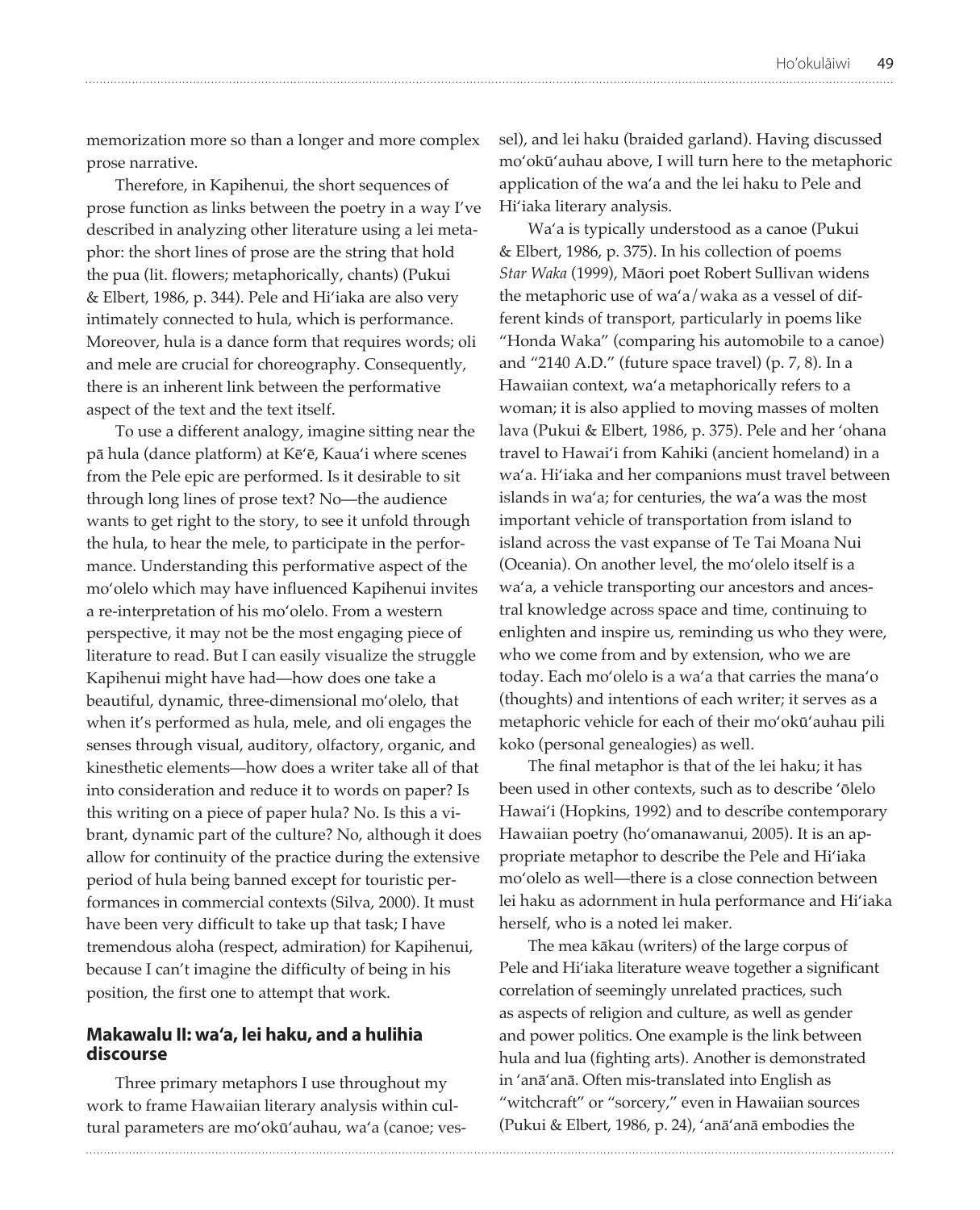two sides of the healing arts: the power to give or restore life through prayer and supplication (via Hi'iaka), and the power to take life through similar means (via Pele's other sister, Kapō'ulakīna'u). The 'ōlelo no'eau (proverb), i ka 'ōlelo ke ola, i ka 'ōlelo ka make (in the word there is life, in the word there is death) encapsulates the culturally important concept of word power, which is demonstrated in several ways throughout the Pele narratives. This is prominently featured in the extensive "dueling" chant sequences between representatives of the Pele clan, most notably with Hi'iaka and the clan's enemies, in the use of canonized vocabulary for Pele which reveals her power, and through 'ōlelo no'eau for Pele, some of which also allude to resistance. Not only is Pele a goddess with her own literature, she also has her own vocabulary. For example, hulihia, a canonized word throughout the Pele and Hi'iaka mo'olelo, applies not only to the flow of lava "overturning" the established order on the land, but also, I argue, spoke metaphorically to Kānaka Maoli from the 1860s to the 1930s to kahuli or resist western colonization through what I call a "hulihia discourse."

A traditional way to express this hulihia discourse is embedded in the epithet for Pele, noho Pele i ka 'āhiu (Pele stays in the wild) (Charlot, 1998). This epithet speaks not only to Pele's powerful female nature (definitely not "feminine" or demure by Western standards), but to her stature as a goddess having the authority to kahuli the sovereignty over the land established by Kāne and the other male gods, *without the fear of retribution*. Furthermore, while the worship of male gods centered on the practice of 'aikapu (literally, "sacred eating," where men and women ate separately and certain foods were restricted from women), Pele worshippers were considered 'aikū. 'Aikū means to "to eat freely; to do as one wishes; to break taboos or transgress" (Pukui  $\&$ Elbert, 1986, p. 10). It also means "to eat in an improper manner" or "to take food that is set apart as temporarily or permanently sacred or forbidden to use," and "to act contrary to custom, prescribed rule, or established precedent; to overlook, disregard, or take no notice of a tabu" (Kame'eleihiwa, 1996, p. 145). In practice, this perhaps meant that Pele followers did not have to follow the 'aikapu mandated by the kāhuna for the male gods. Kame'eleihiwa (1996) further speculates that it "may

have been that the Pele *kapu* were not the same as those practiced by the *Ali'i Nui* who lived under the 'Aikapu," particularly since "the political power of the *'Aikapu* depended most heavily upon the worship of Kū, or Kūnuiākea, at the luakini" (ibid.). Arguably, the practice of 'aikū demonstrates another dimension to Pele's godly stature, and reveals the strength of her female mana. It also demonstrates the intertwining of mana wahine and political power. This concept of mana wahine metaphorically applied to the publishing of Pele mo'olelo throughout the politically tumultuous years from the 1860s to the 1930s, a time when the aggressive colonial push to wrest control of Hawai'i intensified.

Prior to colonization, the relationship between Kānaka Maoli and Pele was internally varied in the context of traditional polytheistic religious practices, as Kānaka Maoli worshipped nā Akua (gods) most suitable to their 'ohana, geographic regions, or occupations.<sup>6</sup> With the coming of missionaries, who sought to implant the "jealous God" of Christian monotheism upon the hearts (and land) of Kānaka Maoli, the relationship between most Kānaka Maoli and our indigenous gods was irrevocably altered—for many, it was completely severed.

Thus, in tracing the history of Kanaka Maoliproduced Pele literature as a literature of resistance to western colonization, it is important to acknowledge and examine the politicized intertextuality of the various mo'olelo. On one hand, the narratives of Kanaka Maoli authors were in competition with colonial writers. On the other hand, these two strands of literature also inform each other. This interweaving is no mere coincidence for Kanaka Maoli writers, who have actively sought to disrupt the colonial appropriation of our traditional mo'olelo. Thus, rather than seeing Kanaka Maoliproduced texts as acts of submission and domestication, I read them as political strategies embodying resistance, especially as they involve cultural and linguistic coding. Furthermore, this strategy of resistance *worked* because it was well executed, playing to dismissive colonial attitudes that wrote off these narratives as "pagan" myths and "harmless" folktales. Conversely, the haole misunderstanding of the cultural and linguistic codes embodied in these mo'olelo resulted in misappropriations of the texts.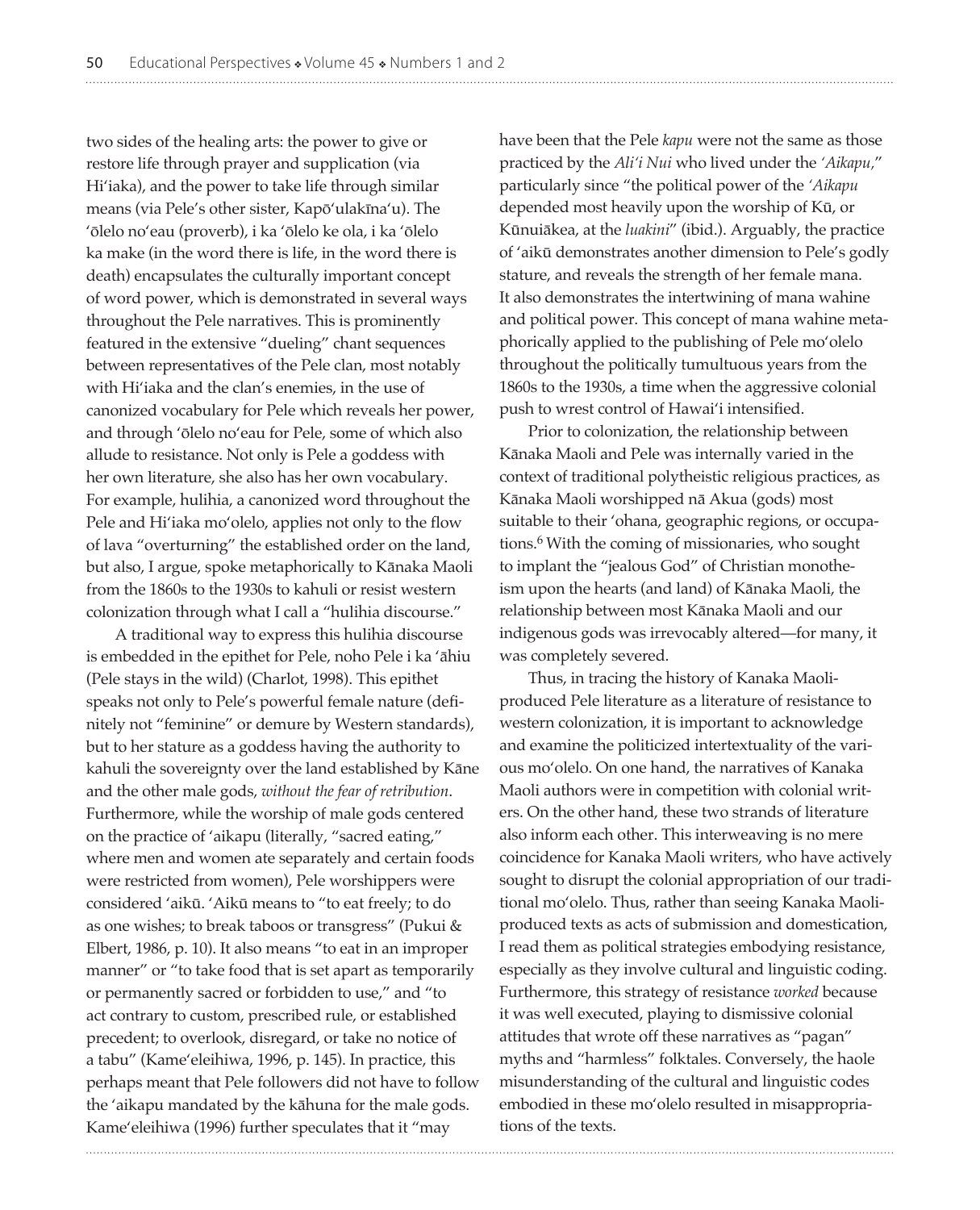Thus, Kanaka Maoli continue to weave a lei of resistance to colonization through our literary and performing arts, of which Pele and Hi'iaka literature is but one example. Likewise, we continue to assert our indigenous right to claim our traditions, practices, and cultural knowledge, and to claim the 'āina that is formed from the body of our ancestral deity—Pele upon which we are still sustained as a lāhui.

The power of Pele and Hi'iaka mo'olelo is inextricably linked to mo'okū'auhau, mana wahine (female power), and religion, a political undertone implied through association with each. Pele was and is revered as god and ancestor. As with the tarochild Hāloanaka, Kanaka Maoli are genealogically connected with Pele. Incarnated as Pelehonuamea, she is a form of Papahānaumoku, the Hawaiian earth mother, or closely linked to her because she is—as lava—the creator of new land. Pele is associated with the birth and growth of land in other ways, including through her relationship with her siblings, such as her numerous Hi'iaka sisters, who collectively and metaphorically represent the healing of the land through the regeneration of vegetation upon it after it is devoured or created by their elder sister, Pele (Kanahele in Puhipau & Landers, 1989). Thus, Pele and Hi'iaka work in tandem, reflecting two lines of Hawaiian cultural thought: the reciprocally supportive relationship between older and younger siblings, an important Hawaiian value upon which traditional society was based, and the balance of opposing principles as represented by the Hawaiian value of pono (Kame'eleihiwa, 1992, p. 25–26).

Pele is an important symbol in part because she is the only female volcano deity in the Pacific. Thus, the corpus of Pele and Hi'iaka mo'olelo raises issues of gender, sexuality, and desire, themes presented throughout the literature. For example, Pele has the authority and ability to overpower males, both godly and human. Another is the presentation of aikāne (same-sex and bisexual) relationships within the narratives, suggesting that these behaviors fall within the norm and are acceptable for both genders. Desirability is linked to performance (hula and oli) where the men perform for the women (rather than the other way around) to attract a lover.

#### **Ha'ina 'ia mai ana ka puana (conclusion)**

Ha'ina 'ia mai ana ka puana*;* the story has been told. For many and varied reasons, indigenized theories, approaches, and methodologies are applicable to what we as indigenous scholars do within the walls of the academy. In my own teaching, research, and writing, I advocate for the importance of recognizing that the lessons inherent in our traditional mo'olelo are applicable today within a cultural context; they are not just cute stories from long ago to be mislabeled and dissected as folklore, mythology, or oral traditions. Within the context of literary studies, indigenous theories, methodologies and practices are important aspects in understanding our own literary history, traditions, and practices. As the Pele and Hi'iaka mo'olelo exemplify, there is much to be discovered, because despite the immense repository of Hawaiianlanguage Pele literature, Pele and Hi'iaka "are sisters . .. that we [still] do not know much about" (Kanahele & Wise, 1989, p. i). Overall, as indigenous scholars who represent our culture and larger communities in the academy, we must be at the forefront of excellence and demand of ourselves and others that pono scholarship be done with aloha—with love and respect, goodness and generosity—benefiting our work, our cultures, and our lāhui.

#### **REFERENCES**

- Beckwith, M. (1970). Hawaiian mythology. Honolulu: University of Hawai'i Press.
- Charlot, J. (1977). The application of form and redaction criticism to Hawaiian literature. The Journal of the Polynesian Society, 86(4), 479–501.
- Charlot, J. (1998). Pele and Hi'iaka: the Hawaiian-language newspaper series. Anthropos, 93, 55–75.
- Desha, S. L., & Keonaona, J. (1924, September 18–1928, July 17). He moolelo kaao no Hiiakaikapoliopele, ka wahine i ka hikina ka la a o ka ui palekoki uila o Halemaumau. *Hoku o Hawaii,18* (17)–*22*(8), pp. 1, 4.
- Emerson, N. (1915). *Pele and Hi'iaka, a myth from Hawaii.* Honolulu: Star-Bulletin.
- Fornander, A. (1917). Fornander Collection of Hawaiian Antiquities and Folklore, vol. V. Honolulu: Bishop Museum Press.
- Hauola, B. K. (1860, July 4–August 15). He wahi kaao a me kekahi mele pu. *Ka Hae Hawaii,* 5(14)–5(20), p. 60.
- ho'omanawanui, k. (2005). He lei ho'oheno no nā kau a kau: Language, performance and form in contemporary Hawaiian poetry. In *The contemporary Pacific*, 17 (1), 29–81.